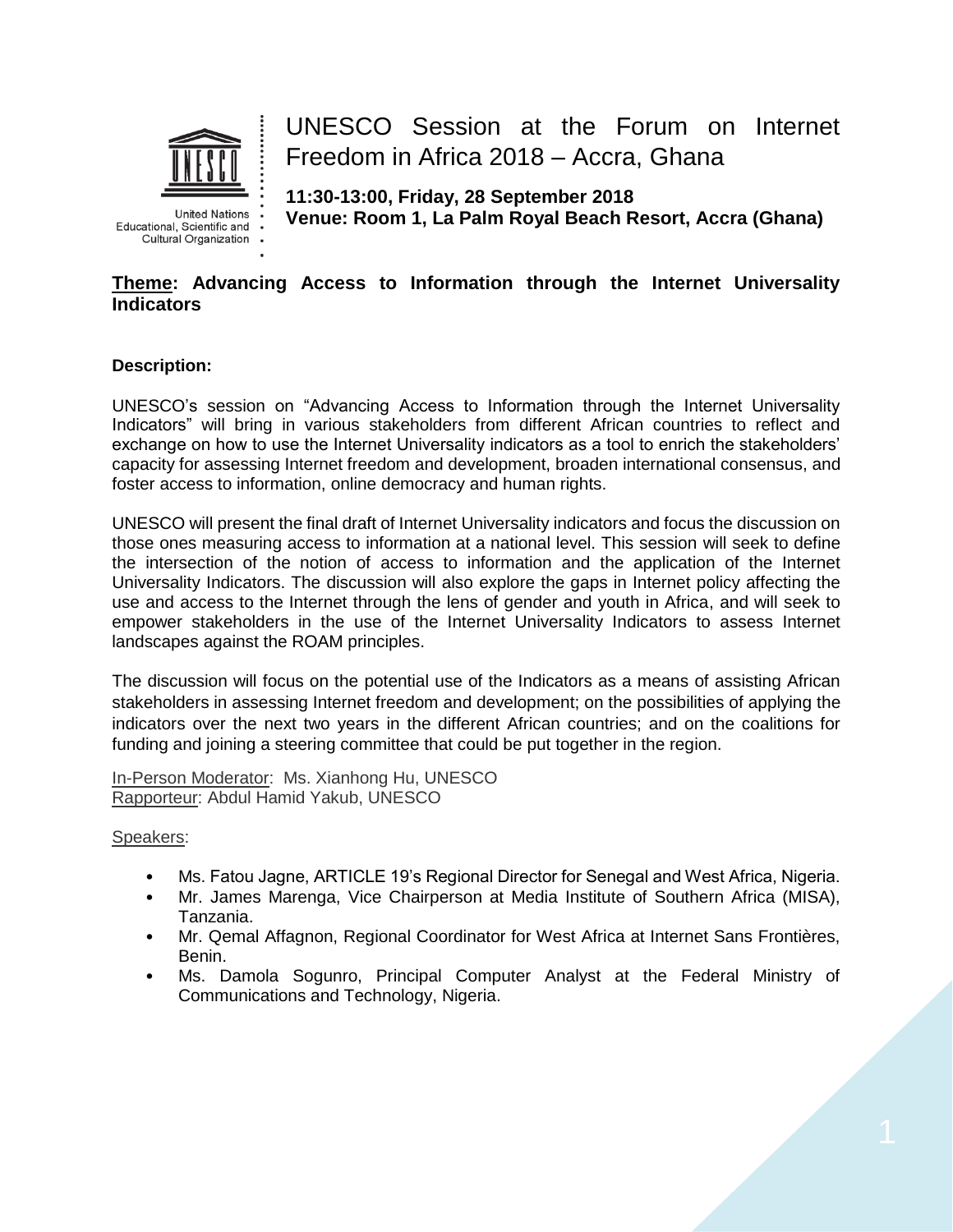# **AGENDA – Friday, 28 September 2018 (11:30 – 13:00)**

| <b>ACTIVITY</b>                                                                                                                                                                                                                                                                                                                                                                                                          | <b>TIME (DURATION)</b>       |
|--------------------------------------------------------------------------------------------------------------------------------------------------------------------------------------------------------------------------------------------------------------------------------------------------------------------------------------------------------------------------------------------------------------------------|------------------------------|
| <b>Pre-session meeting:</b>                                                                                                                                                                                                                                                                                                                                                                                              |                              |
| Preparation meeting with the panelists (15 minutes before the                                                                                                                                                                                                                                                                                                                                                            | $11:15 - 11:30$ (15 minutes) |
| session)                                                                                                                                                                                                                                                                                                                                                                                                                 |                              |
| <b>Introducing the Session:</b>                                                                                                                                                                                                                                                                                                                                                                                          |                              |
| Introduction remarks from the Moderator (Ms. Xianhong HU,<br>UNESCO)                                                                                                                                                                                                                                                                                                                                                     | $11:30 - 11:40$ (10 minutes) |
| <b>Panel Discussion: Key Questions</b>                                                                                                                                                                                                                                                                                                                                                                                   |                              |
| <b>First track:</b>                                                                                                                                                                                                                                                                                                                                                                                                      | $11:40 - 12:00$ (20 minutes) |
| How do you think the use of these indicators (to measure<br>$\blacksquare$<br>Internet policies and to serve as a research tool for<br>assessing Internet development) could effectively assist<br>African stakeholders in assessing Internet freedom and<br>development?<br>What are the gaps you have observed in Internet policy,                                                                                     |                              |
| which are currently affecting the use and access to<br>information in Africa?<br>Time for each intervention (speakers): 4 to 5 minutes.                                                                                                                                                                                                                                                                                  |                              |
| <b>Second track:</b>                                                                                                                                                                                                                                                                                                                                                                                                     | $12:00 - 12:20$ (20 minutes) |
| How stakeholders in African countries could be<br>motivated to use and apply the Internet Universality<br>Indicators<br>respective<br>national<br>assess their<br>to<br>landscapes?<br>What coalitions for funding and joining and steering<br>committee (for the assessment of access of information<br>through the application of the Internet Universality<br>Indicators) could be put together in African countries? |                              |
| Time for each intervention (speakers): 4 to 5 minutes.                                                                                                                                                                                                                                                                                                                                                                   |                              |
| Third track:<br>What are the possibilities of applying the Internet<br>Universality Indicators in African countries over the next<br>two years?                                                                                                                                                                                                                                                                          | $12:20 - 12:30$ (10 minutes) |
| Time for each intervention (speakers): 2 minutes.                                                                                                                                                                                                                                                                                                                                                                        |                              |
| Opening the floor to questions from the audience:                                                                                                                                                                                                                                                                                                                                                                        |                              |
| Q & A Session                                                                                                                                                                                                                                                                                                                                                                                                            | $12:30 - 12:55$ (25 minutes) |
| Rapporteur's report and closing remarks                                                                                                                                                                                                                                                                                                                                                                                  | 12:55 -13:00 (5 minutes)     |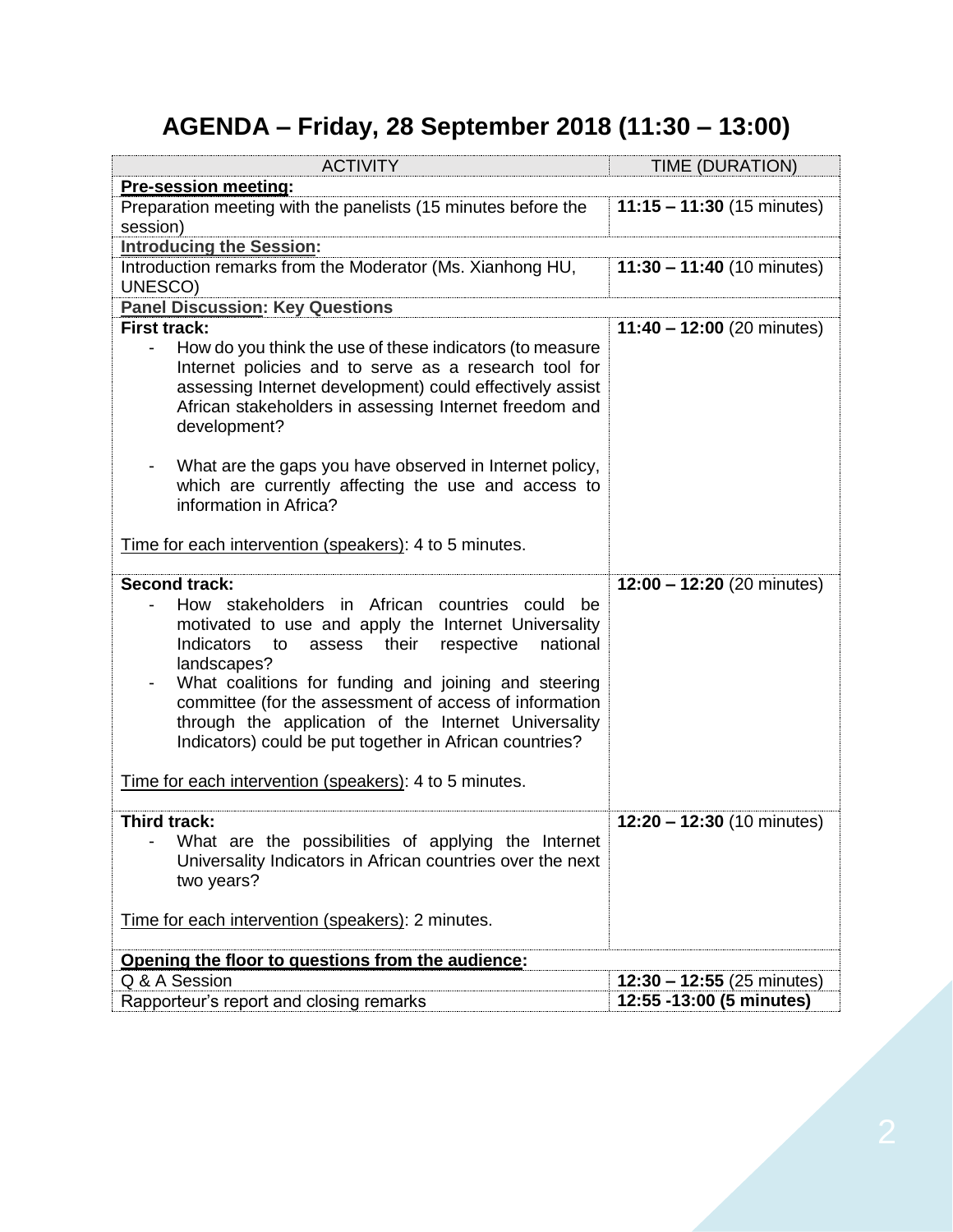# **Background Information:**

In 2015, the concept of "Internet Universality" was adopted by UNESCO's General Conference, with the goal of highlighting features of the Internet which are fundamental to fulfilling its potential for sustainable development and for the realization of an inclusive knowledge society. Based on four principles – the R-O-A-M principles – the Internet Universality indicators are aimed at helping States and stakeholder measure Internet policies as well as serve as a research tool for assessing Internet development. These principles advocate for an Internet that:

- R is based on human Rights
- O that is Open
- A that should be Accessible to all
- M that is nurtured by Multi-stakeholder participation.

The application of the R-O-A-M principles is underscored by the need for public access to information, a target outlined in the Sustainable Development Goal (SDG) 16.10, which calls for the significant increase in access to information and communications technology and to strive to provide universal and affordable access to the Internet in least developed countries by 2030.

As we mark the third year of the International Day for Universal Access to Information (IDUAI), UNESCO will take the opportunity of the Forum on Internet Freedom in Africa 2018 (FIFAfrica) to present the [Internet Universality Indicators](https://en.unesco.org/internetuniversality/) Framework. Developed in the context of increasing digital rights violations (including restrictive content regulations, retrogressive laws and financial barriers limiting access to information for socio-economic development), these Indicators will make it possible to assess Internet Universality at the empirical level, thereby enabling evidencebased policy for improvement. The Indicators will also constitute an open research tool available to governments and other interested stakeholders, from any groups or sector, to undertake national research assessments.

The Internet Universality Indicators framework includes 303 quantitative, qualitative and institutional indicators (including 109 identified as core ones, and developed under 6 categories, 25 themes, and 124 questions), along with a list of sources and means of verifications identified. On top of the ROAM categories, 79 cross-cutting indicators (X category) were developed to address the notions of gender, the needs of the children and young people, sustainable development, trust and security, and the legal and ethical aspects of the Internet, as well as 21 contextual indicators concerned with the demographic, social and economic characteristics of a country.

The project "Defining Internet Universality Indicators" was launched in January 2017, with the support of a Swedish Fund in Trust contribution and the endorsement of the 29<sup>th</sup> session of the Intergovernmental Council of the IPDC. The framework of Indicators has been developed following a three-phase process (including desk research, global multi-stakeholder consultation online and offline, and the pre-testing and piloting of the Indicators in various countries), undertaken by UNESCO with the support of a consortium led by the Association for Progressive Communications (APC), which comprises ict Development Associates, LIRNEasia, and Research ICT Africa. The project has been supported by the Swedish International Development Agency (SIDA) and the Internet Society.

### **Resources and links:**

Internet Universality Indicators website:<https://en.unesco.org/internetuniversality>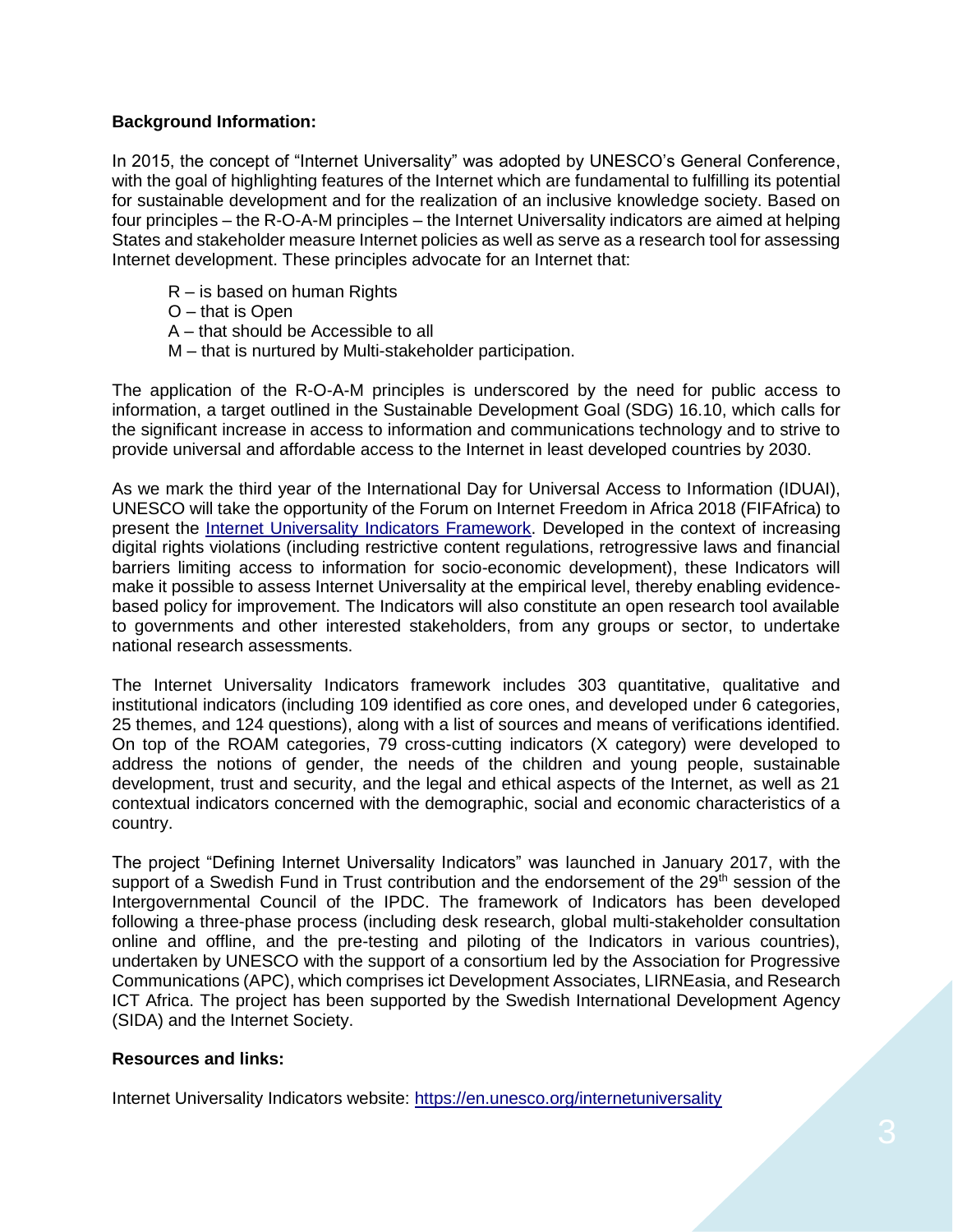Full version of the draft Internet Universality Indicators:

[https://en.unesco.org/sites/default/files/unesco\\_internet\\_universality\\_indicators\\_second\\_version](https://en.unesco.org/sites/default/files/unesco_internet_universality_indicators_second_version.pdf) [.pdf](https://en.unesco.org/sites/default/files/unesco_internet_universality_indicators_second_version.pdf)

## **ANNEX: Draft Indicators related to Access to Information within UNESCO's Internet Universality Framework**

# **CATEGORY R – RIGHTS**

# **THEME C – RIGHT TO INFORMATION**

### **QUESTIONS AND INDICATORS:**

#### **C.1 Is the right to information guaranteed in law and respected in practice?**

#### **Indicators:**

 Constitutional or legal guarantee of the right of access to information consistent with international and regional rights agreements, laws and standards, and evidence that it is respected and enforced by government and other competent authorities

## **C.2 Does the government block or filter access to the Internet as a whole or to specific online services, applications or websites, and on what grounds and with what degree of transparency is this exercised?**

#### **Indicators:**

 Legal framework for blocking or filtering Internet access, including transparency and oversight arrangements

### **C.3 Is a variety of news sources and diverse viewpoints on issues of public importance available online?**

### **Indicator:**

 Number and diversity of news services concerned with international, national and local news, online and offline

### **Means of Verification:**

Evidence concerning indicators in this theme can be obtained from:

- official publications, including reports of media regulatory and data protection agencies
- country information pages on the website of the UN High Commissioner for Human Rights (OHCHR)
- reports by national human rights committees and councils
- legal precedents and judgements
- media reports and academic studies
- transparency reports published by online platforms and other media companies
- information from credible and authoritative informants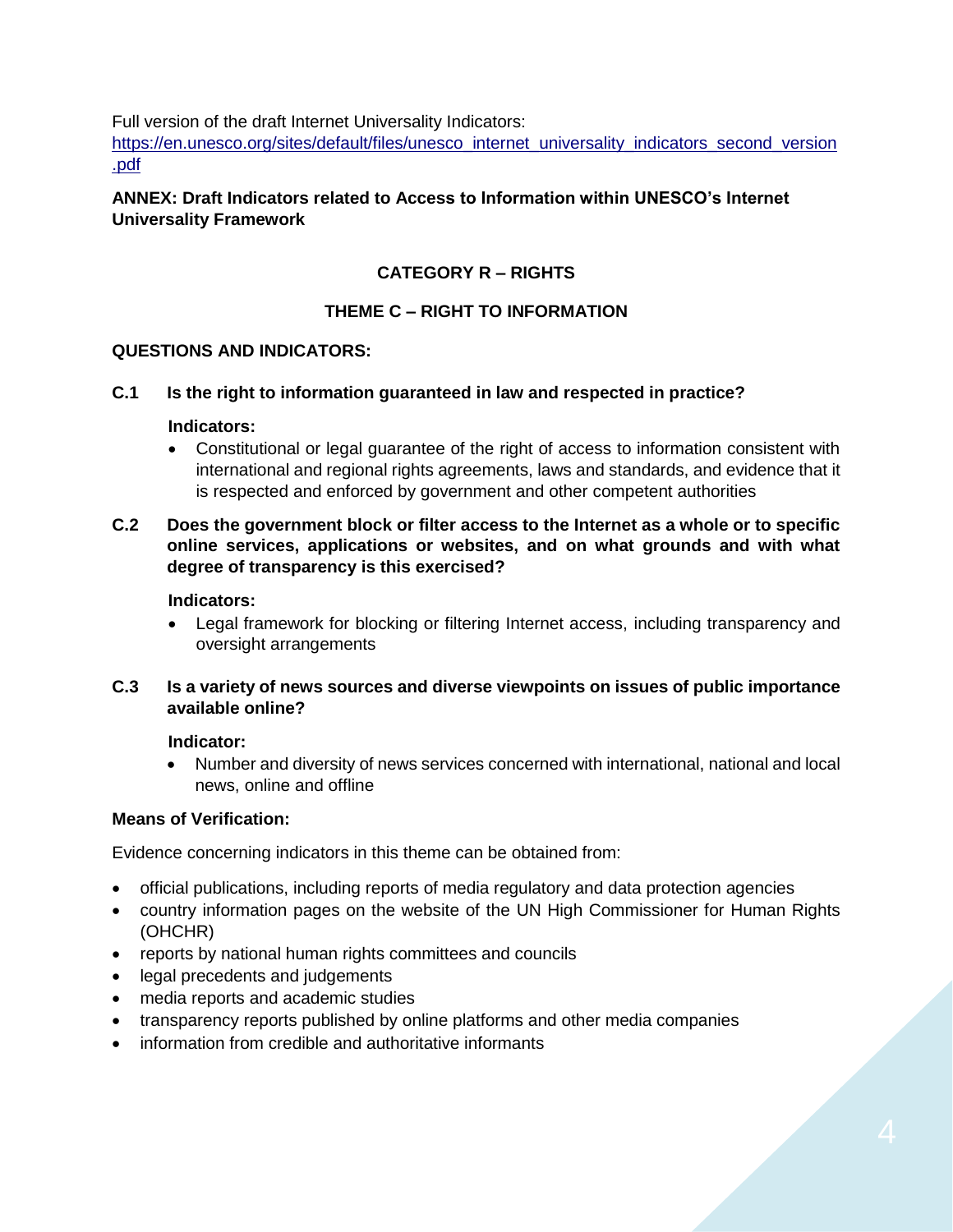# **CATEGORY O – OPENNESS**

## **THEME B – OPEN STANDARDS**

#### **QUESTIONS AND INDICATORS:**

## **B.4 Does the government promote and adopt standards to facilitate accessibility to the Internet and e-government services for persons with disabilities?**

- Government policy and practice towards ensuring accessibility for persons with disabilities
- Perceptions of persons with disabilities concerning accessibility policy and practice

### **Means of verification:**

Evidence concerning the indicators in this theme can be obtained from:

- official publications, including national development strategies and reports of government departments concerned with innovation and information technology
- international and national standard-setting and oversight authorities
- Internet professional associations, including Internet Society chapter, and business organizations
- media reports and academic studies
- information from credible and authoritative informants, including Internet businesses

# **THEME E – OPEN DATA AND OPEN GOVERNMENT**

### **QUESTIONS AND INDICATORS:**

**E.1 Has legislation been enacted which requires open access to public data, with appropriate privacy protections, and is that legislation implemented?**

#### **Indicator:**

- Existence of a legal framework for access to open data which is consistent with international norms and privacy requirements
- Evidence concerning the extent to which open data resources are available and used online

### **E.2 Do government departments and local government agencies have websites which are available in all official languages and through all major browsers?**

#### **Indicators:**

- Government policy to ensure provision of websites with appropriate language and browser access, and evidence concerning effective implementation
- Proportion of government services with websites (value/ranking in UNDESA online services index)
- Quality of government websites (extent of language availability, quantity of content, availability of mobile version)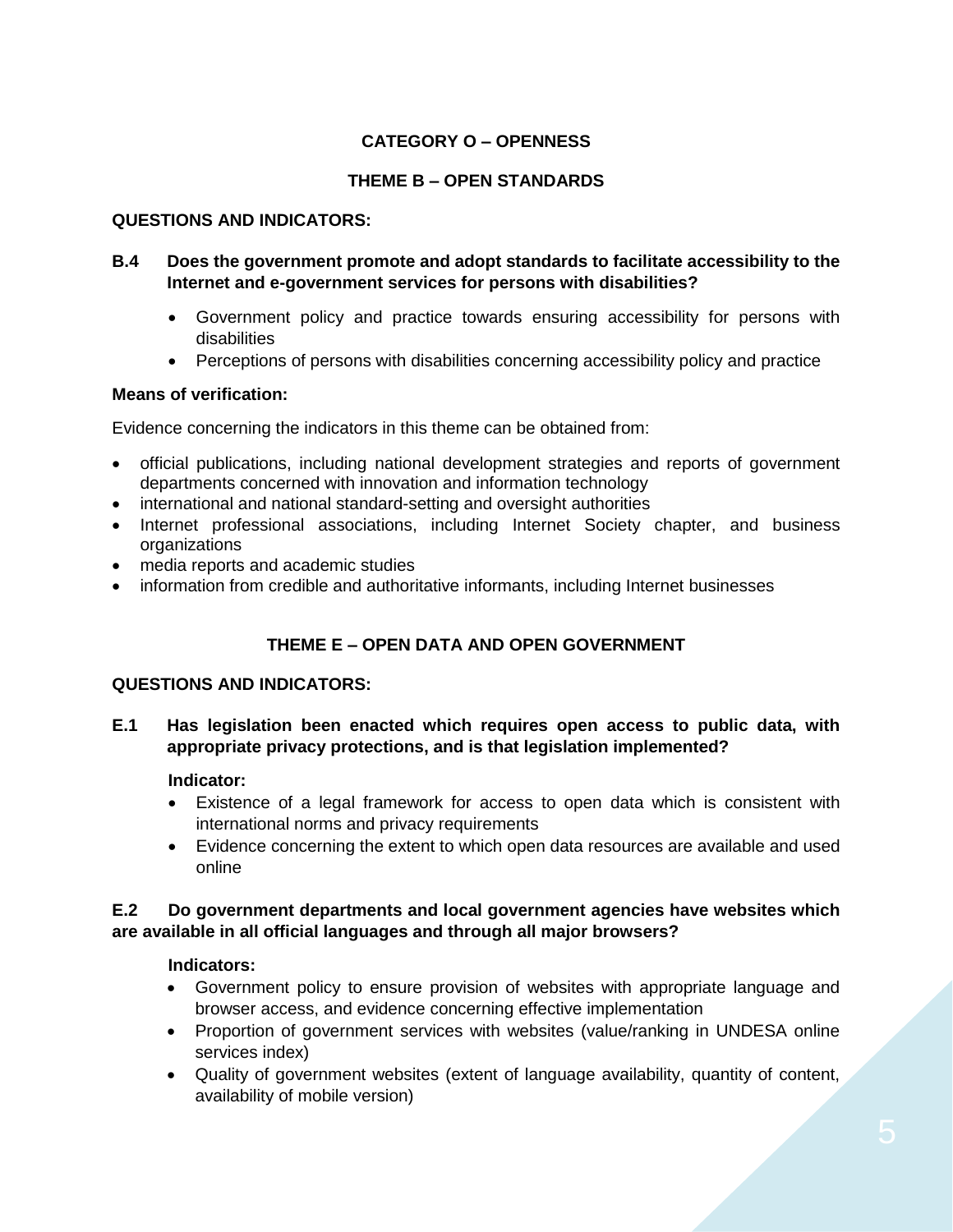Proportion of adults who have used e-government services within twelve months, aggregate and disaggregated

### **Means of verification:**

Evidence concerning the indicators in this theme can be obtained from:

- legal and other arrangements concerning open data and open government
- reports from government departments concerning implementation and use of open data and open government
- government websites
- information compiled by UN DESA through its regular *E-Government Survey* and E-*Participation Index*
- opinion surveys of users of open government services
- media reports and academic studies
- information from credible and authoritative informants, including Internet businesses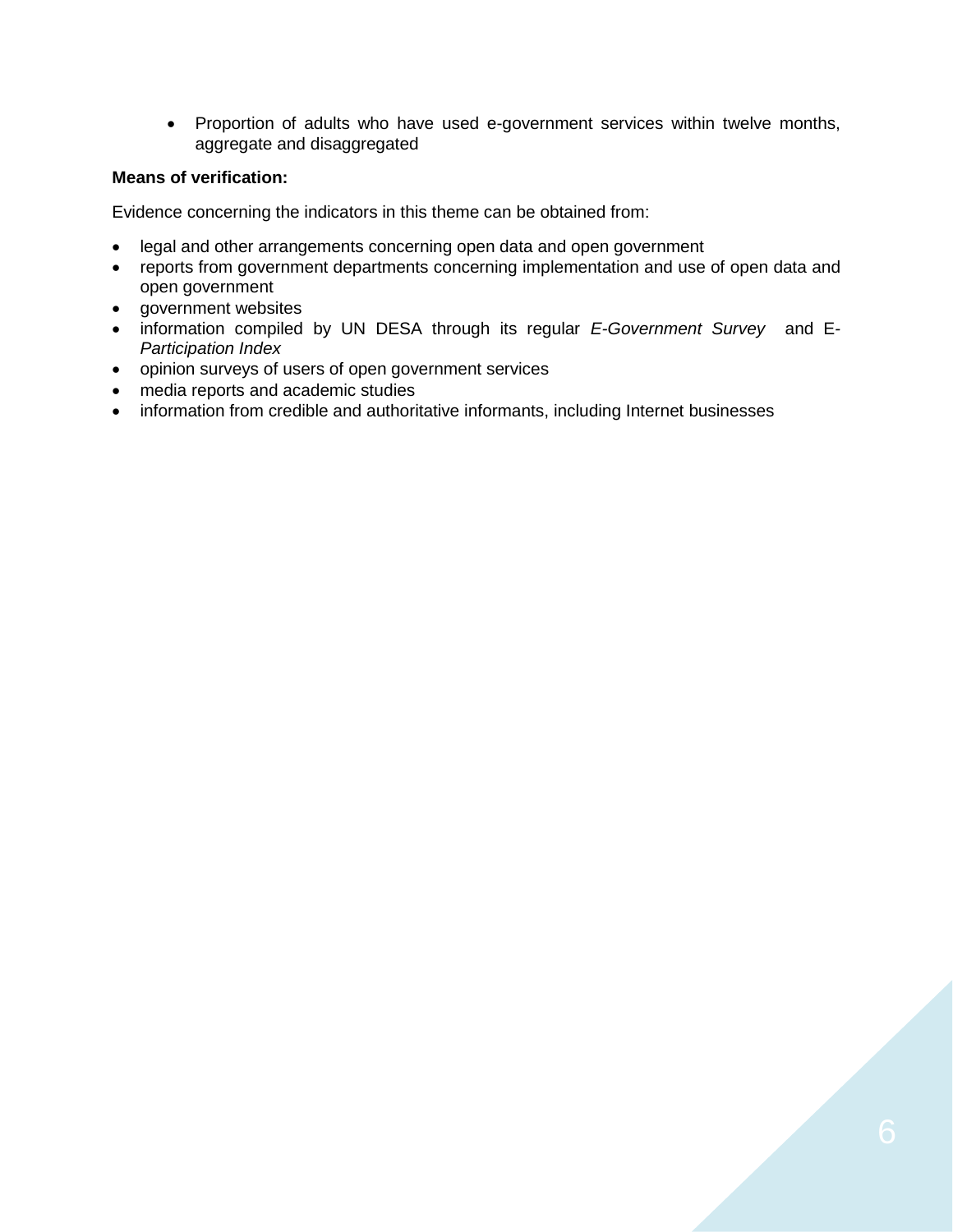# **CATEGORY A – ACCESSIBILITY TO ALL**

## **THEME E – LOCAL CONTENT AND LANGUAGE**

#### **QUESTIONS AND INDICATORS:**

#### **E.1 How many Internet domains and servers are there within the country?**

#### **Indicator:**

 Number of registered domains (including ccTLDs. gTLDs and IDNccTLDs) per thousand population, and trend where available

## **E.3 Are domains and online services available which enable individuals to access and use local and indigenous scripts and languages online?**

#### **Indicators:**

Availability of Internet domains and websites in local scripts

#### **Means of Verification:**

- government statistical offices and communications departments, including reports on connectivity and usage submitted to the ITU and other international agencies
- government policies and regulatory arrangements concerned with universal access
- communications regulators
- ICANN, Regional Internet Registries and national domain name registries
- fixed and mobile communications network operators
- Internet service businesses, particularly Wikimedia (for E2) and social media businesses (for E3)
- household and other surveys concerned with Internet access and use, including perception surveys concerned with barriers to access and use
- international and national agencies concerned with linguistic and ethnic minorities, including indigenous communities
- media reports, academic and business consultancy studies
- information from credible and authoritative informants

# **THEME F – CAPABILITIES / COMPETENCES**

#### **QUESTIONS AND INDICATORS:**

**F.2 Are media and information literacy programmes (including digital aspects) provided for adults by government or other stakeholders, and, if so, to what extent are they being used?**

### **Indicators:**

- Existence of media and information literacy programmes, and usage statistics, disaggregated by gender
- Perceptions of media and information literacy among users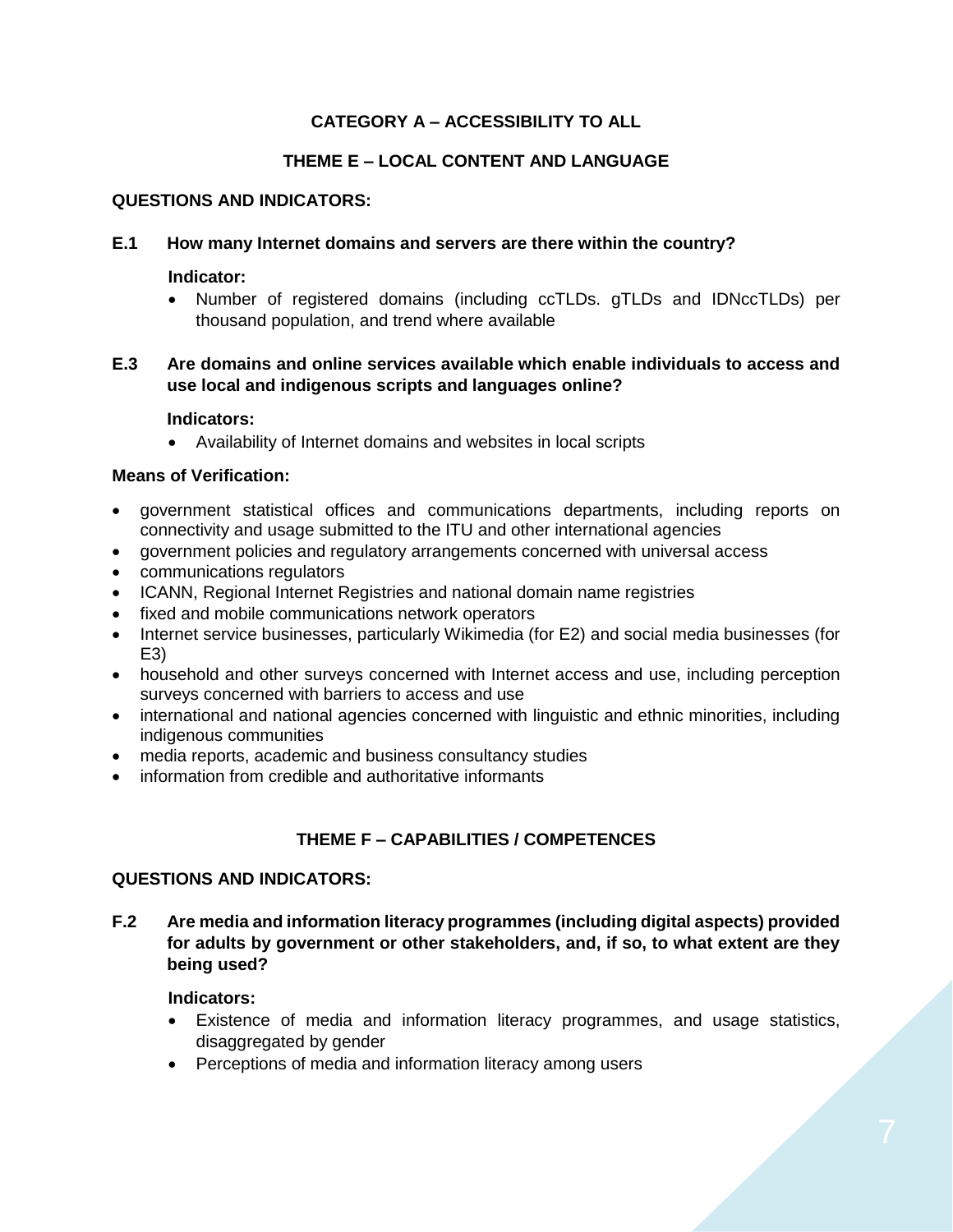#### **Means of Verification:**

- government statistical offices and communications departments, including reports on connectivity and usage submitted to the ITU and other international agencies
- government departments concerned with
- educational authorities, higher education institutions and civil society organisations concerned with education
- household and other surveys concerned with Internet access and use, including perception surveys concerned with barriers to access and use
- workplace surveys and labour market data
- media reports and academic studies
- information from credible and authoritative informants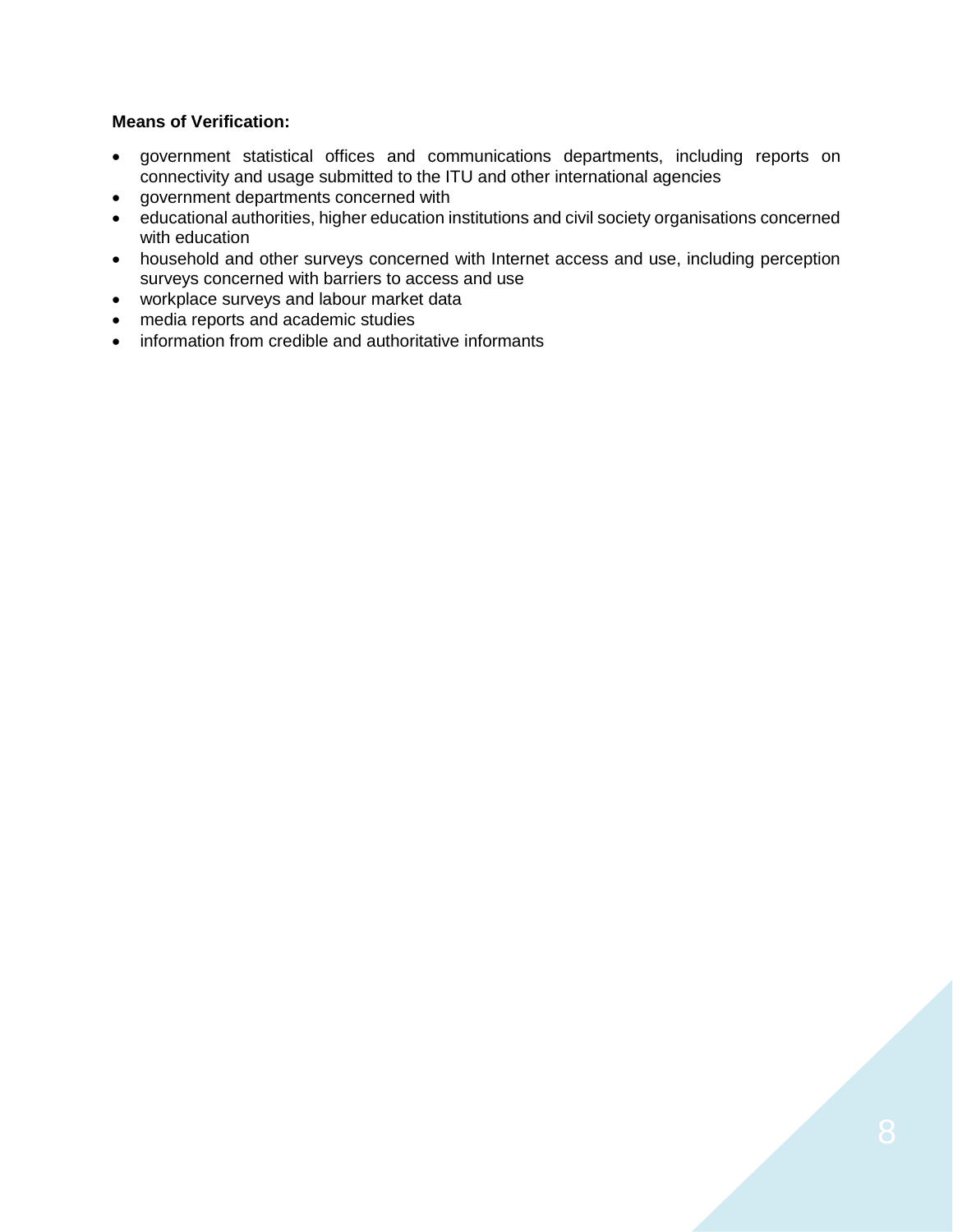# **CATEGORY M – MULTISTAKEHOLDER PARTICIPATION**

# **THEME A – LEGAL AND REGULATORY FRAMEWORK**

## **QUESTIONS AND INDICATORS:**

## **A.2 Does the government encourage public participation in national policy processes?**

#### **Indicators:**

- Value and ranking in UN DESA E-Participation Index
- Policy and legal arrangements requiring public consultation and legal and practical arrangements for online consultation processes

### **Means of Verification:**

- government official publications and reports
- legal frameworks for e-commerce, digital signatures, cybersecurity, data protection and consumer protection
- data compiled and published in DESA's biennial E-Government Survey and e-participation index
- media reports and academic studies
- information from credible and authoritative informants